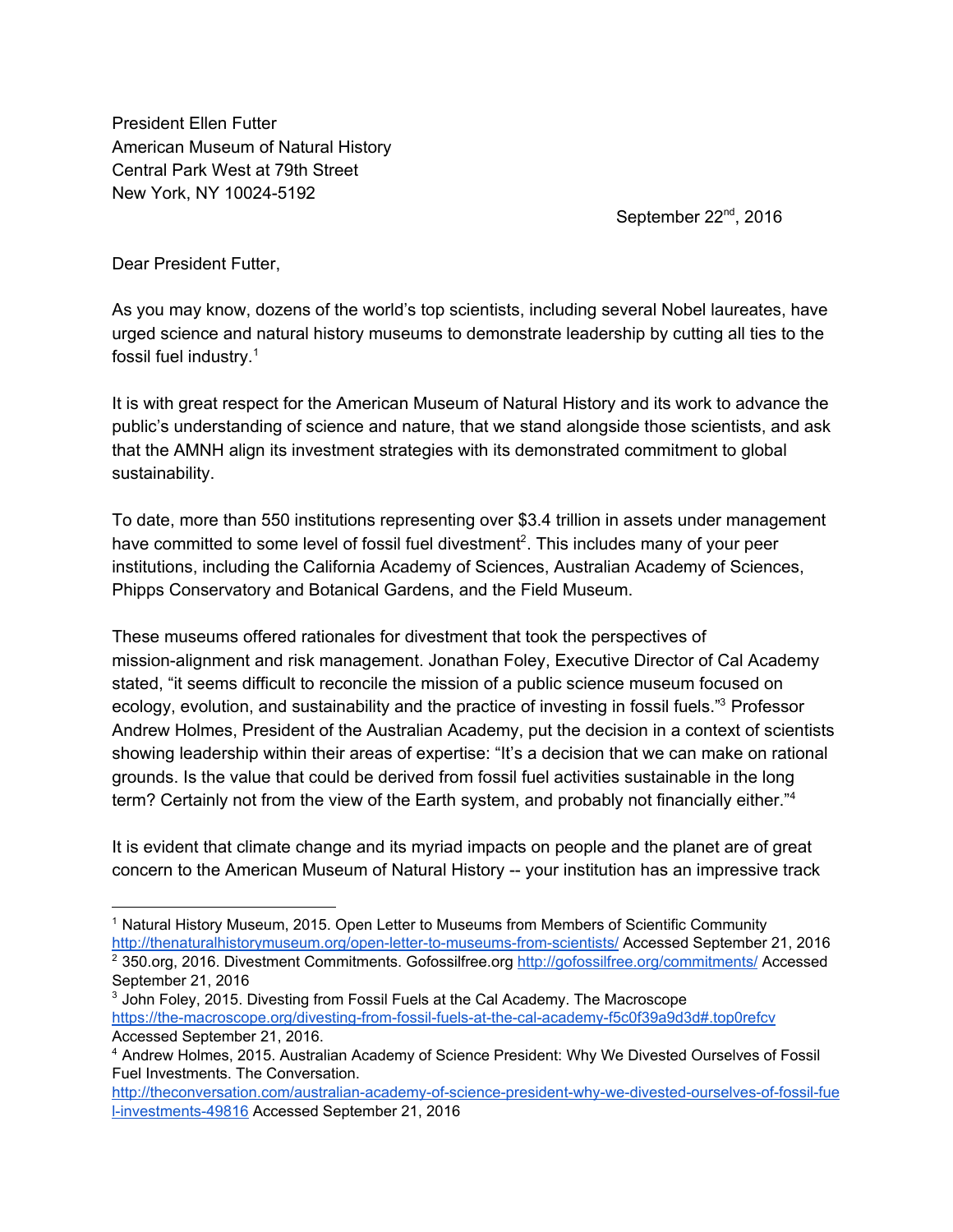record concerning climate science education and programming. But as far as we know, your endowment is still invested in fossil fuel companies.

Scientists have made it clear that in order to meet the UNFCCC's 2°C benchmark to avoid the most catastrophic impacts of climate change, more than two-thirds of known fossil fuel reserves must be kept in the ground, and absolutely no new fossil fuel infrastructure projects can go forward.<sup>5</sup> The fossil fuel industry, however, is moving in the opposite direction, spending hundreds of millions a year to look for more coal, oil and gas to burn. Simply put, their businesses are incompatible with a livable planet. An investment in fossil fuels is a bet against a safe climate.

We know the world can move in a new direction. Divestment from fossil fuels is a powerful way to be part of the solution. Divestment creates space for governments to take bolder climate action, helps institutions address the increasing carbon risk present in their portfolios, and provides room for investments that usher in the era of clean and renewable energy. It is the moral thing to do in this time of urgency, as well as an act of fiduciary responsibility.

We are specifically calling on the American Museum of Natural History to:

1) Stop any new investments in the top 200 fossil fuel companies.<sup>6</sup>

2) Drop coal, oil and gas from your investment portfolio by divesting from the top 200 fossil fuel companies.

3) Institute a policy that explicitly rejects donations or sponsorship from those same 200 fossil fuel companies.

We believe the American Alliance of Museums' Code of Ethics for Museums supports a divestment decision. It which states *"it is incumbent on museums to...foster an informed appreciation of the rich and diverse world we have inherited. It is also incumbent upon them to preserve that inheritance for posterity….[Museums] must act not only legally but also ethically."*

As climate change threatens much of what we know and love on this planet, cutting ties to fossil fuel interests is an ethical position. AMNH has an opportunity to help redefine the role of museums in a time of urgent need. Were the American Museum of Natural History to cut ties to fossil fuels, we believe your leadership would not only inspire other museums to follow suit, it would also send a powerful signal to the communities you serve that the AMNH is a leader not just in climate science research and education, but also in championing a safe and sustainable future for all.

<sup>5</sup> Greg Muttitt, 2016. The Sky's the Limit: Why the Paris Climate Goals Require a Managed Decline of Fossil Fuel Production. <http://priceofoil.org/2016/09/22/the-skys-limit-report/>Accessed September 22, 2016 <sup>6</sup> See Fossil Free Indexes for listing:<http://fossilfreeindexes.com/research/the-carbon-underground/>